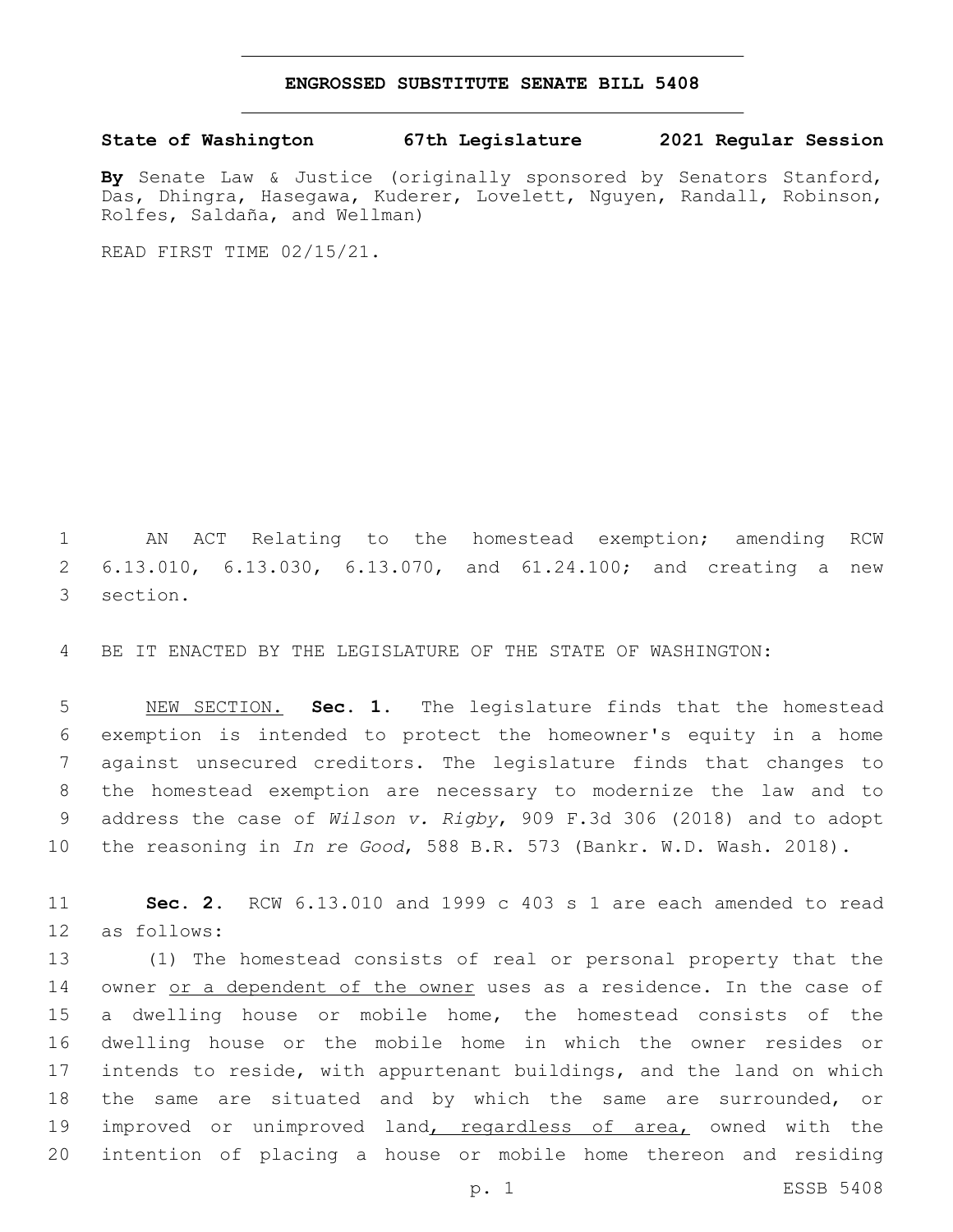thereon. A mobile home may be exempted under this chapter whether or not it is permanently affixed to the underlying land and whether or not the mobile home is placed upon a lot owned by the mobile home 4 owner or a dependent of the owner. Property included in the homestead must be actually intended or used as the principal home for the 6 owner.

7 (2) As used in this chapter( $(-$  the term "owner")):

8 (a) "Owner" includes but is not limited to a purchaser under a 9 deed of trust, mortgage, or real estate contract.

10 (((3) As used in this chapter, the term "net)) (b) "Net value" 11 means market value less all liens and encumbrances senior to the 12 judgment being executed upon and not including the judgment being 13 executed upon.

14 (c) "Forced sale" includes any sale of homestead property in a 15 bankruptcy proceeding under Title 11 of the United States Code. The 16 reinvestment provisions of RCW 6.13.070 do not apply to the proceeds. 17 (d) "Dependent" has the meaning given in Title 11 U.S.C. Sec. 18 522(a)(1).

19 **Sec. 3.** RCW 6.13.030 and 2007 c 429 s 1 are each amended to read as follows:20

21 ((A homestead may consist of lands, as described in RCW 6.13.010, 22 regardless of area, but the homestead exemption amount shall not 23 exceed the lesser of (1) the total net value of the lands, 24 manufactured homes, mobile home, improvements, and other personal 25 property, as described in RCW 6.13.010, or (2) the sum of one hundred 26 twenty-five thousand dollars in the case of lands, manufactured 27 homes, mobile home, and improvements, or the sum of fifteen thousand 28 dollars in the case of other personal property described in RCW 29 6.13.010, except where)) (1) The homestead exemption amount is the 30 greater of:

## 31 (a) \$125,000;

32 (b) The county median sale price of a single-family home in the 33 preceding calendar year; or

 (c) Where the homestead is subject to execution, attachment, or seizure by or under any legal process whatever to satisfy a judgment in favor of any state for failure to pay that state's income tax on benefits received while a resident of the state of Washington from a 38 pension or other retirement plan, ((in which event there shall be)) 39 no dollar limit ((on the value of the exemption)).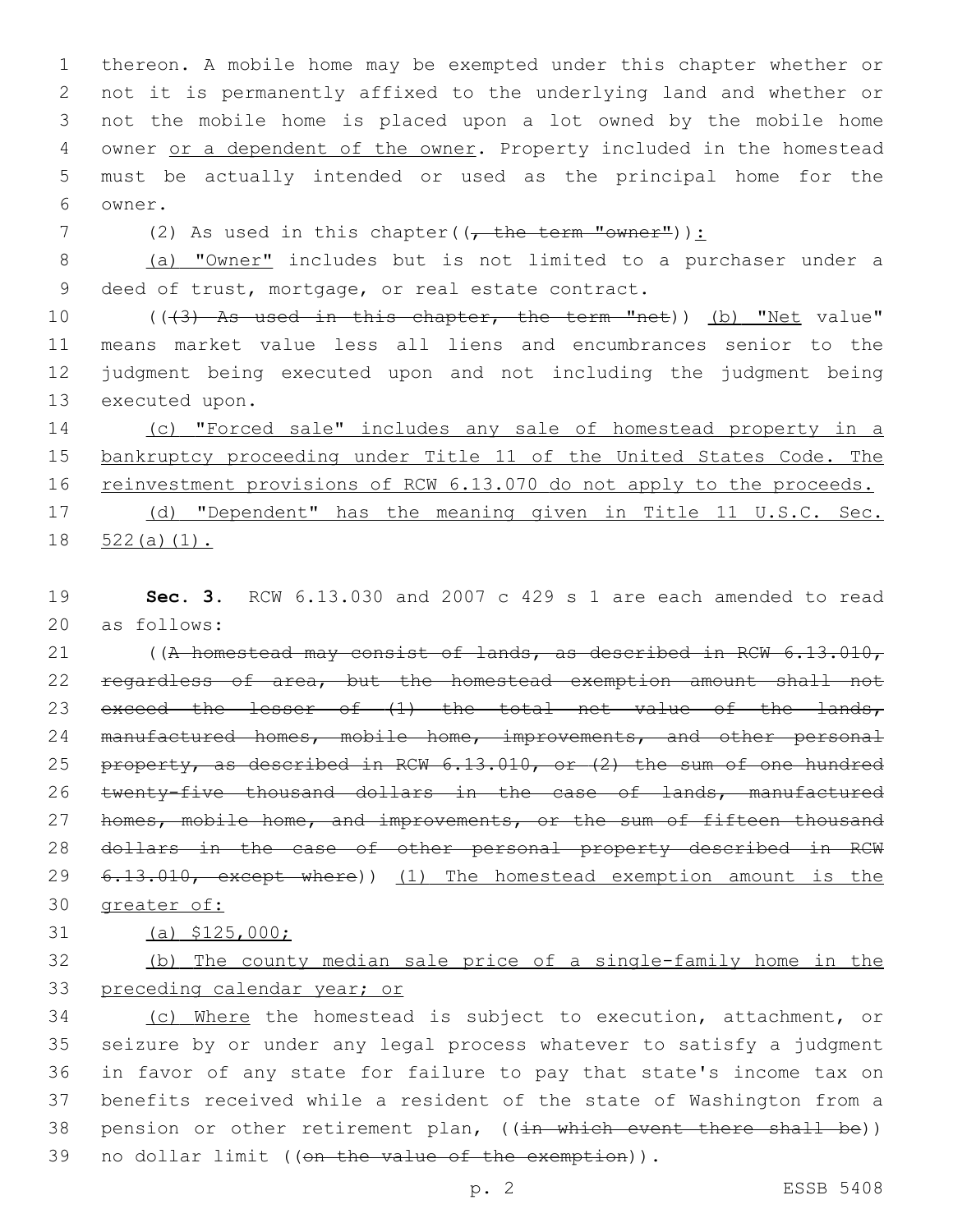(2) In determining the county median sale price of a single- family home in the preceding year, a court shall use data from the Runstad department of real estate at the University of Washington or, if the Runstad department no longer provides the data, a successor entity designated by the office of financial management.

 **Sec. 4.** RCW 6.13.070 and 1987 c 442 s 207 are each amended to 7 read as follows:

 (1) Except as provided in RCW 6.13.080, the homestead is exempt from attachment and from execution or forced sale for the debts of the owner up to the amount specified in RCW 6.13.030.

 (2) In a bankruptcy case, the debtor's exemption shall be determined on the date the bankruptcy petition is filed. If the value 13 of the debtor's interest in homestead property on the petition date 14 is less than or equal to the amount that can be exempted under RCW 15 6.13.030, then the debtor's entire interest in the property, 16 including the debtor's right to possession and interests of no 17 monetary value, is exempt. Any appreciation in the value of the debtor's exempt interest in the property during the bankruptcy case is also exempt, even if in excess of the amounts in RCW 6.13.030(1).

 (3) The proceeds of the voluntary sale of the homestead in good faith for the purpose of acquiring a new homestead, and proceeds from insurance covering destruction of homestead property held for use in restoring or replacing the homestead property, up to the amount specified in RCW 6.13.030, shall likewise be exempt for one year from 25 receipt, and also such new homestead acquired with such proceeds.

 $((+2+))$   $(4)$  Every homestead created under this chapter is presumed to be valid to the extent of all the property claimed exempt, until the validity thereof is contested in a court of general jurisdiction in the county or district in which the homestead is 30 situated.

 **Sec. 5.** RCW 61.24.100 and 1998 c 295 s 12 are each amended to 32 read as follows:

 (1) Except to the extent permitted in this section for deeds of trust securing commercial loans, a deficiency judgment shall not be obtained on the obligations secured by a deed of trust against any borrower, grantor, or guarantor after a trustee's sale under that 37 deed of trust.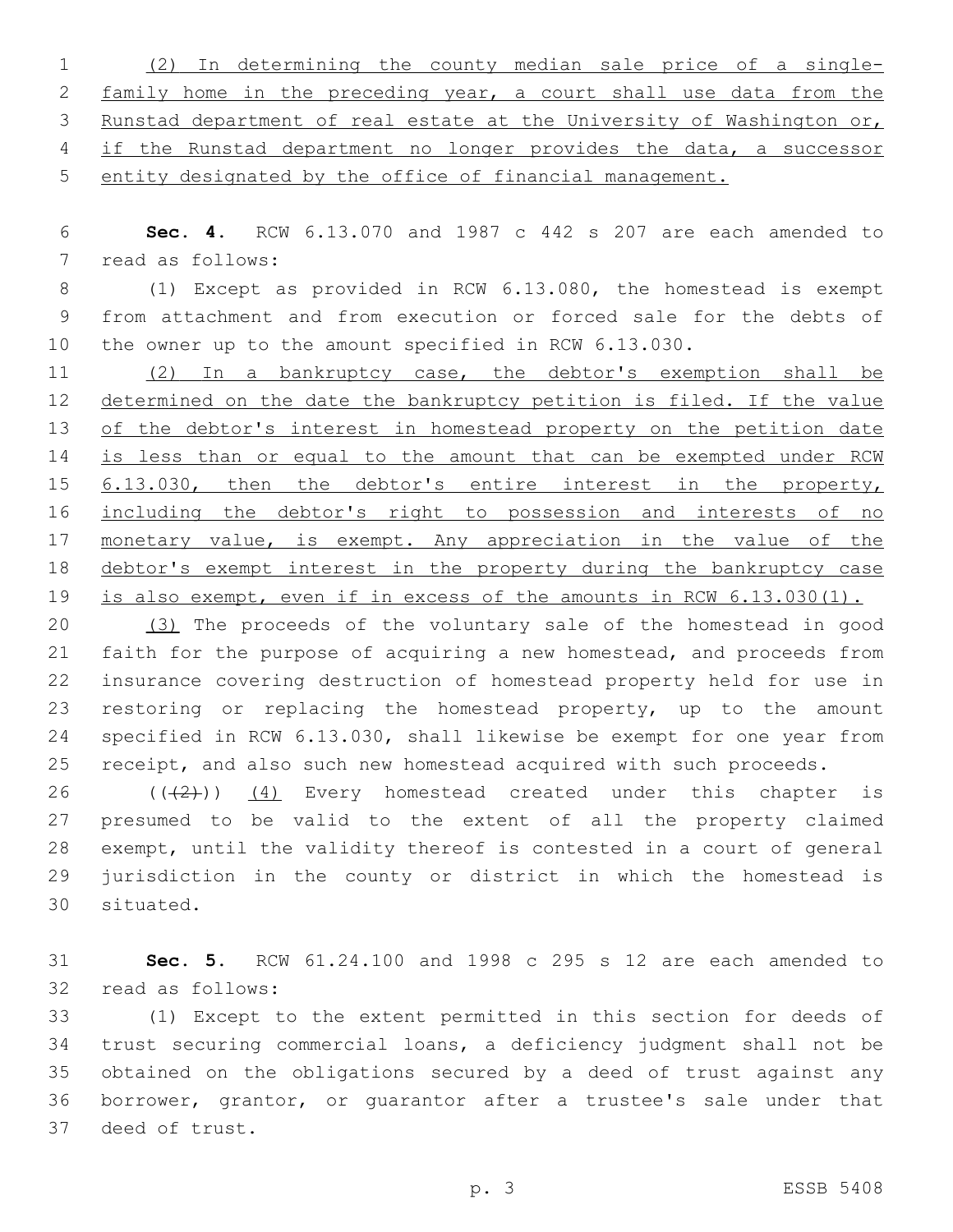(2)(a) Nothing in this chapter precludes an action against any person liable on the obligations secured by a deed of trust or any guarantor prior to a notice of trustee's sale being given pursuant to this chapter or after the discontinuance of the trustee's sale.

 (b) No action under (a) of this subsection precludes the beneficiary from commencing a judicial foreclosure or trustee's sale under the deed of trust after the completion or dismissal of that 8 action.

 (3) This chapter does not preclude any one or more of the following after a trustee's sale under a deed of trust securing a 11 commercial loan executed after June 11, 1998:

 (a)(i) To the extent the fair value of the property sold at the trustee's sale to the beneficiary or an affiliate of the beneficiary is less than the unpaid obligation secured by the deed of trust immediately prior to the trustee's sale, an action for a deficiency judgment against the borrower or grantor, if such person or persons was timely given the notices under RCW 61.24.040, for (A) any decrease in the fair value of the property caused by waste to the 19 property committed by the borrower or grantor, respectively, after the deed of trust is granted, and (B) the wrongful retention of any rents, insurance proceeds, or condemnation awards by the borrower or grantor, respectively, that are otherwise owed to the beneficiary.

 (ii) This subsection (3)(a) does not apply to any property that is occupied by the borrower as its principal residence as of the date 25 of the trustee's sale;

 (b) Any judicial or nonjudicial foreclosures of any other deeds 27 of trust, mortgages, security agreements, or other security interests or liens covering any real or personal property granted to secure the obligation that was secured by the deed of trust foreclosed; or

 (c) Subject to this section, an action for a deficiency judgment against a guarantor if the guarantor is timely given the notices 32 under RCW 61.24.042.

 (4) Any action referred to in subsection (3)(a) and (c) of this section shall be commenced within one year after the date of the trustee's sale, or a later date to which the liable party otherwise agrees in writing with the beneficiary after the notice of foreclosure is given, plus any period during which the action is prohibited by a bankruptcy, insolvency, moratorium, or other similar debtor protection statute. If there occurs more than one trustee's sale under a deed of trust securing a commercial loan or if trustee's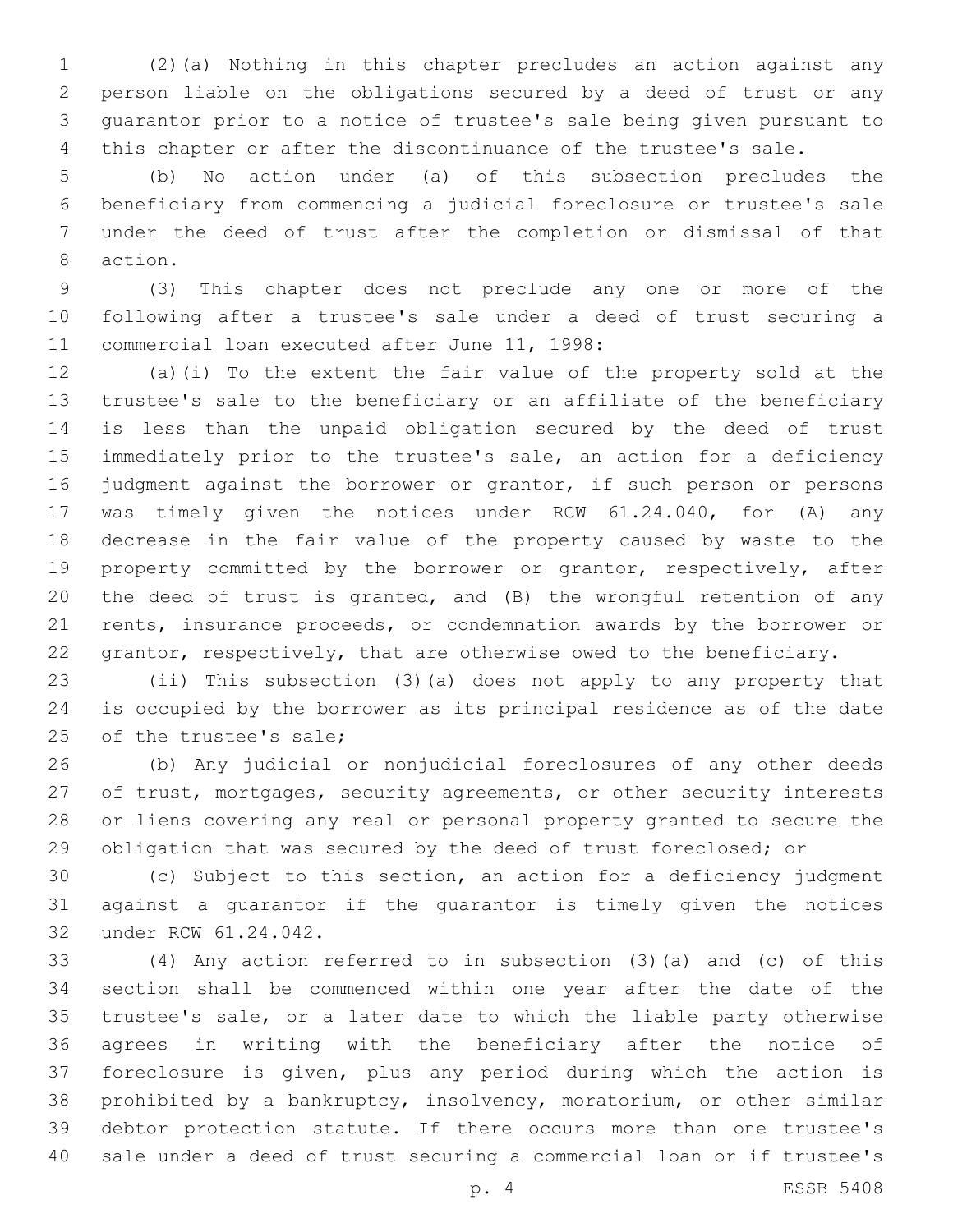sales are made pursuant to two or more deeds of trust securing the same commercial loan, the one-year limitation in this section begins 3 on the date of the last of those trustee's sales.

 (5) In any action against a guarantor following a trustee's sale under a deed of trust securing a commercial loan, the guarantor may request the court or other appropriate adjudicator to determine, or the court or other appropriate adjudicator may in its discretion determine, the fair value of the property sold at the sale and the deficiency judgment against the guarantor shall be for an amount equal to the sum of the total amount owed to the beneficiary by the guarantor as of the date of the trustee's sale, less the fair value of the property sold at the trustee's sale or the sale price paid at the trustee's sale, whichever is greater, plus interest on the amount of the deficiency from the date of the trustee's sale at the rate 15 provided in the quaranty, the deed of trust, or in any other 16 contracts evidencing the debt secured by the deed of trust, as applicable, and any costs, expenses, and fees that are provided for in any contract evidencing the guarantor's liability for such a judgment. If any other security is sold to satisfy the same debt prior to the entry of a deficiency judgment against the guarantor, the fair value of that security, as calculated in the manner applicable to the property sold at the trustee's sale, shall be added to the fair value of the property sold at the trustee's sale as of the date that additional security is foreclosed. This section is in lieu of any right any guarantor would otherwise have to establish an upset price pursuant to RCW 61.12.060 prior to a trustee's sale.

 (6) A guarantor granting a deed of trust to secure its guaranty of a commercial loan shall be subject to a deficiency judgment following a trustee's sale under that deed of trust only to the extent stated in subsection (3)(a)(i) of this section. If the deed of trust encumbers the guarantor's principal residence, the guarantor 32 shall be entitled to receive an amount up to ((the homestead 33 exemption set forth in RCW 6.13.030)) \$125,000, without regard to the effect of RCW 6.13.080(2), from the bid at the foreclosure or trustee's sale accepted by the sheriff or trustee prior to the application of the bid to the guarantor's obligation.

 (7) A beneficiary's acceptance of a deed in lieu of a trustee's sale under a deed of trust securing a commercial loan exonerates the guarantor from any liability for the debt secured thereby except to